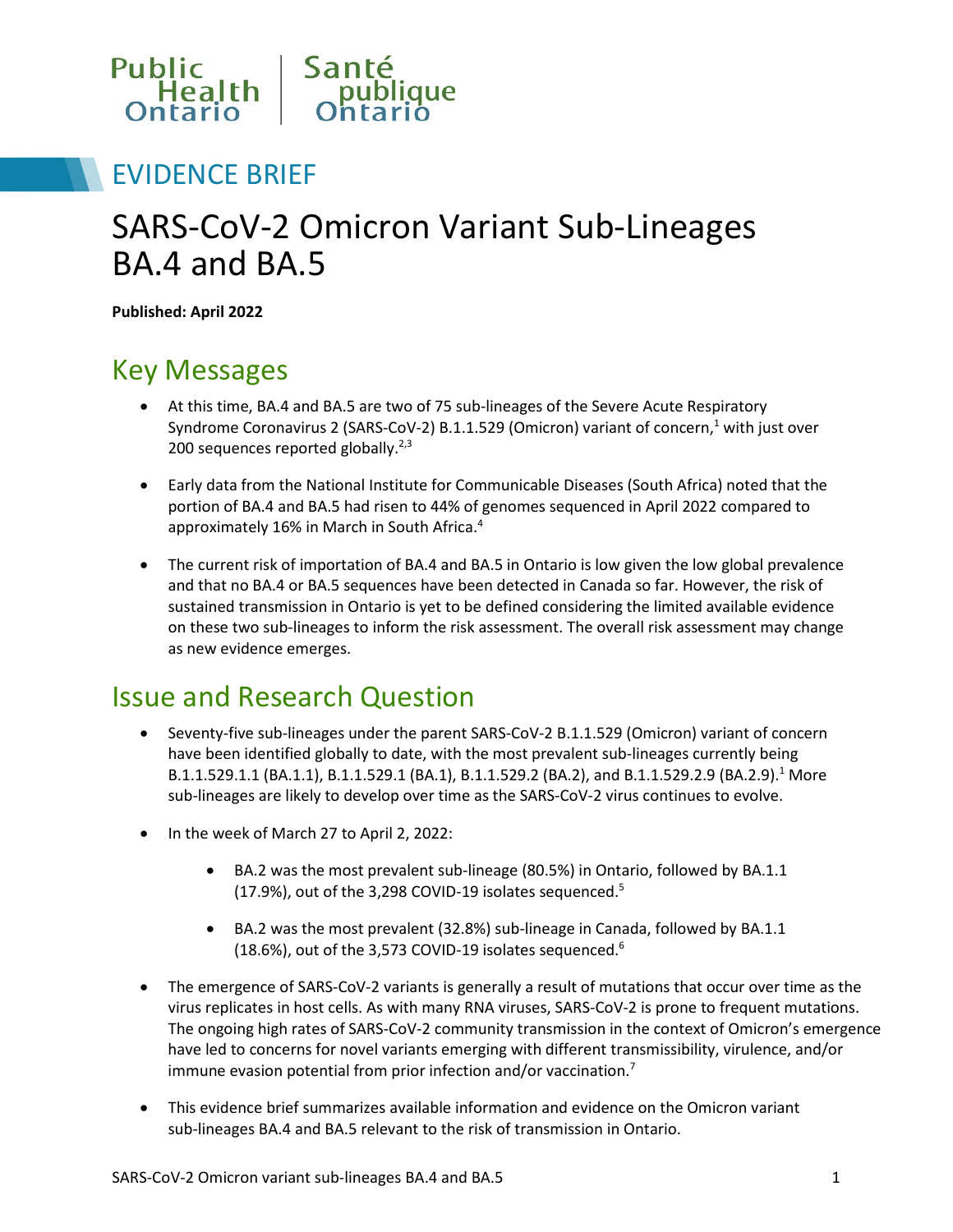### **Methods**

From January 17, 2021, to April 26, 2022, Public Health Ontario (PHO) Library Services conducted daily searches of primary and preprint literature using the MEDLINE database (search strategies available upon request). In addition, PHO performed grey literature searches daily using news feeds in the Shared Library Services Partnership. English-language peer-reviewed and non-peer-reviewed (preprint) records that described COVID-19 variants were included.

### Genomic Features

• The potential immune escape associated with mutations (L452R and F486V) in the spike protein of BA.4 and BA.5 prompted the World Health Organization to monitor these two recently added sub-lineages.<sup>8</sup> The majority of BA.4 and BA.5 sequences have the 69-70 deletion response for S gene target failure (SGTF) in some molecular assays, and ultimately may be useful for surveillance purposes in regions where BA.2 is dominant, as BA.2 does not contain this deletion.<sup>8</sup>

#### BA.4

- Classified as a variant (V-22APR-03) in the United Kingdom (UK) on April 6, 2022 on the basis of possible biologically significant mutations in the spike protein, BA.4 shares all mutations and deletions with BA.2 and also contains the following:9
	- Spike protein: 69/70 deletion, L452R, F486V, Q493 (wild type)
	- Beyond the spike protein:
		- NSP4: L438F reverted to wild type
		- ORF 6: D61 (wild type)
		- ORF 7b: L11F
		- N: P151S

#### BA.5

- Classified as a variant (V-22APR-04) in the UK on April 6, 2022, BA.5 shares the same mutations and deletions as BA.4 and also has the following mutations outside the spike protein:<sup>9</sup>
	- M: D3N
	- ORF 7b: L11 (wild type)
	- N: P151 (wild type)
	- synonymous SNPs: A27038G, C27889T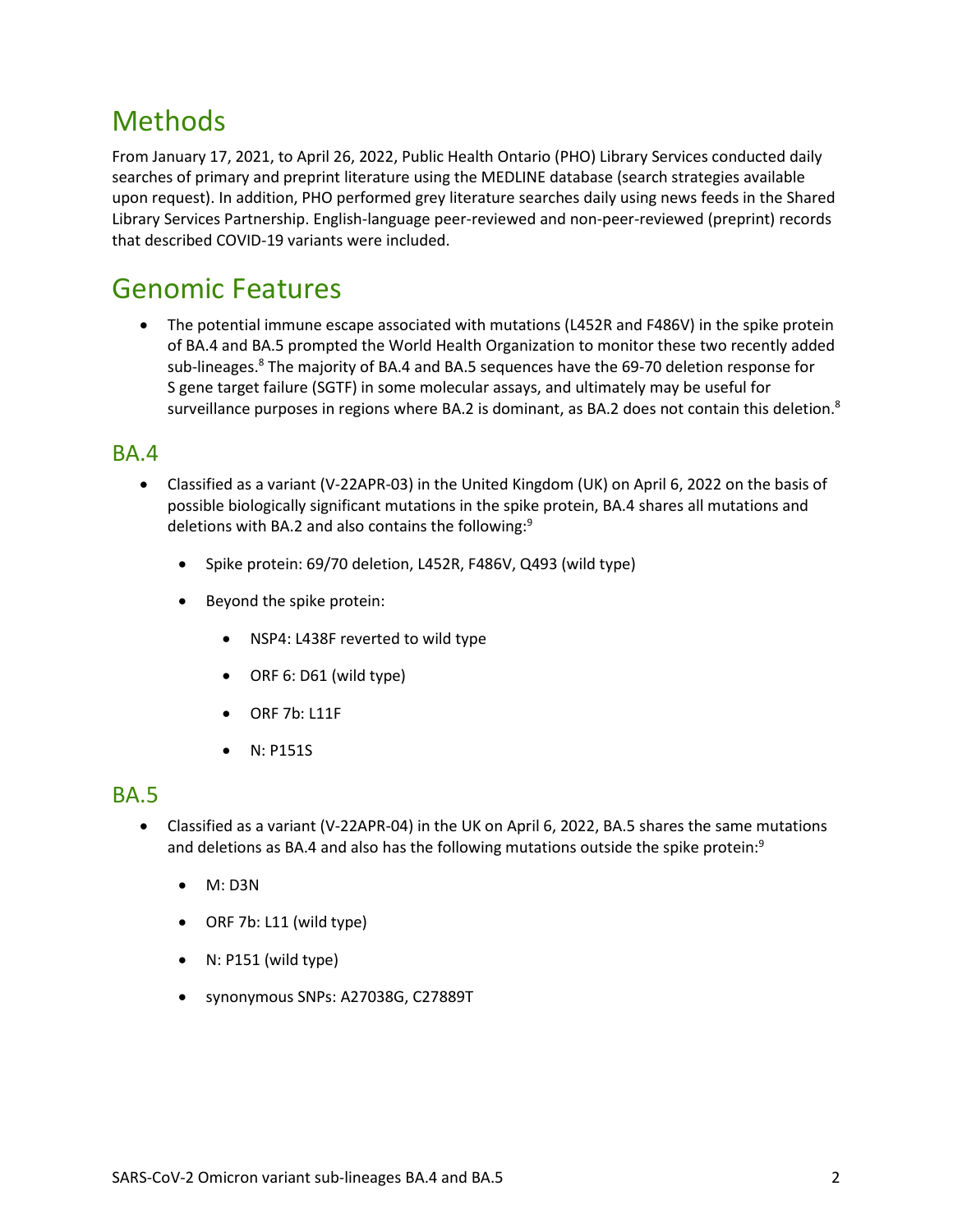# Epidemiology

#### BA.4

- As of April 26, 2022, 222 BA.4 sequences have been reported in at least 10 countries: South Africa, Denmark, United Kingdom, Belgium, United States, Austria, Australia, Botswana, France, Switzerland.<sup>2</sup> In addition, media have reported 3 cases in Israel as of April 25, 2022.<sup>10</sup>
- The prevalence of BA.4 in South Africa increased from 0.34% (4/1,194) of all sequenced SARS-CoV-2 lineages in February 2022 to 28% (59/213) in April 2022.4

#### BA.5

- As of April 26, 2022, 99 BA.5 sequences have been reported in at least nine countries/jurisdictions: South Africa; Germany; Portugal, United Kingdom, United States, France, Denmark, Hong Kong and Spain.3 In addition, media have reported 2 cases in Israel as of April 25, 2022.11
- The prevalence of BA.5 in South Africa increased from 0.08% (1/1,194) of all sequenced SARS-CoV-2 lineages in February 2022 to 16% (35/213) in April 2022.4

### **Transmissibility**

• The United Kingdom Health Security Agency noted that the geographic spread of BA.4 around the world suggests its potential for successful transmission.<sup>9</sup>

## Severity, Immune Evasion

- There is insufficient evidence to inform how infections with BA.4 or BA.5 may differ from those with the BA.2 sub-lineage in clinical severity and ability to evade immunity from natural infection and/or vaccination.
- Limited data to date have not detected any changes in disease severity in BA.4 and BA.5 despite an observed increase from 16% of the 1,154 genomes sequenced in March 2022 to 44% of the 213 genomes sequenced in April 2022 in South Africa. 4,12,13

## Ontario Risk Assessment

<span id="page-2-0"></span>• The current risk of transmission of the BA.4 and BA.5 sub-lineages in Ontario is low with a high degree of uncertainty. The prevalence of BA.4 and BA.5 can rise with conditions that lead to the spread of the SARS-CoV-2 virus in the population including suboptimal vaccine (and booster) coverage, waning immunity, and the ability of the Omicron variant of concern to escape immunity from natural infection and/or vaccination. In addition, SARS-CoV-2 intrinsic factors (e.g., increased transmissibility, reduced transmission competition from other circulating strains) as well as a lack of preventive measures and layers of protection to reduce transmission may contribute to risk of transmission. The overall risk assessment may change as evidence emerges (see [Table 1\)](#page-2-0).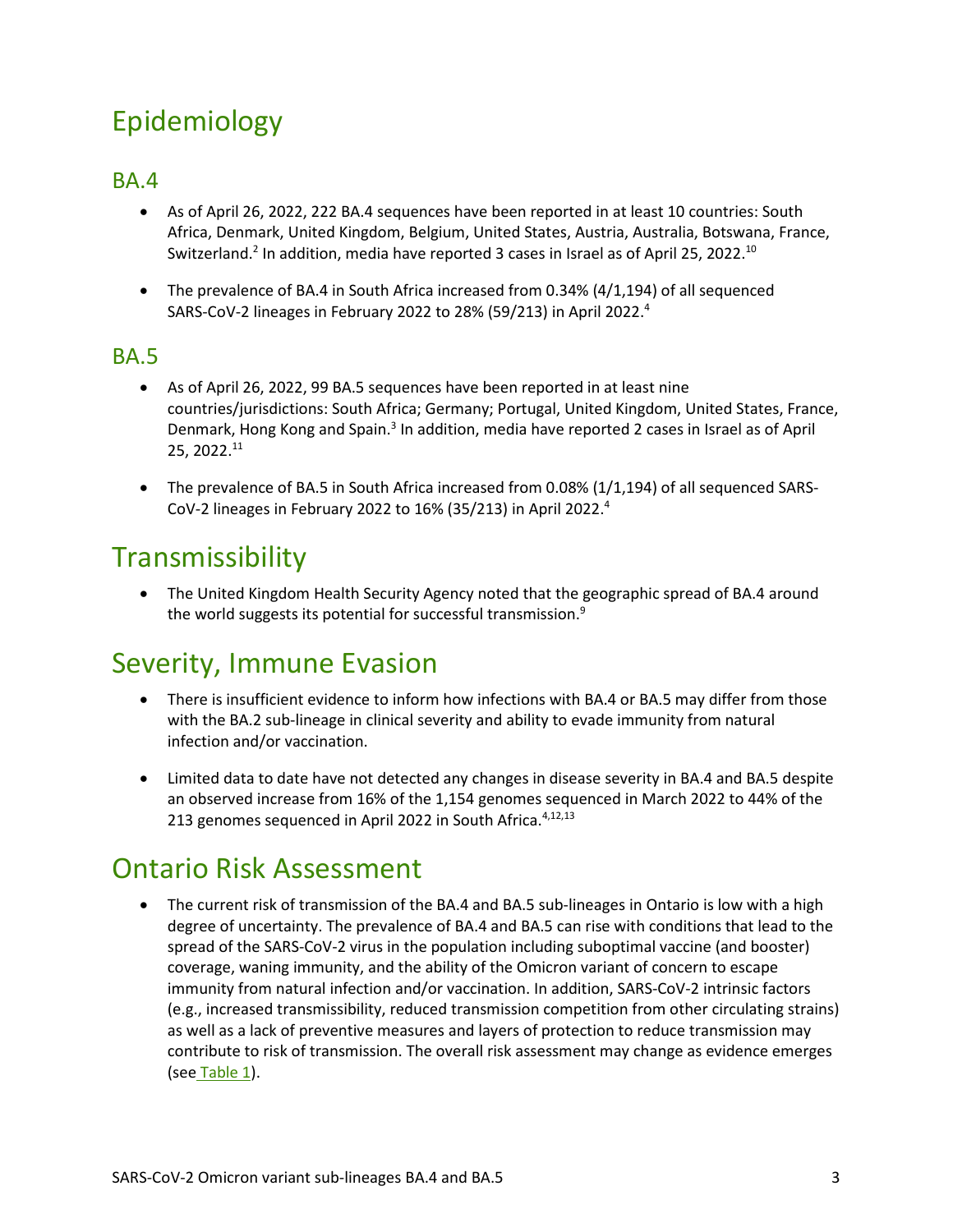#### **Table 1. Risk Assessment for Omicron Sub-Lineages BA.4 and BA.5**

| <b>Issue</b>                                                           | <b>Risk Level</b>        | <b>Degree of Uncertainty</b> |
|------------------------------------------------------------------------|--------------------------|------------------------------|
| <b>Importation in Ontario</b>                                          | Moderate                 | High                         |
| <b>Increased Transmissibility</b>                                      | Insufficient information | High                         |
| <b>Increased Disease Severity</b>                                      | Insufficient information | High                         |
| <b>Re-infection</b>                                                    | No information           | High                         |
| <b>Reduced Vaccine Effectiveness/Breakthrough</b><br><b>Infections</b> | No information           | High                         |
| <b>Impacts on Testing/Surveillance</b>                                 | Insufficient information | High                         |

### Implications for Public Health Practice

- The risk of mutation occurrence in the SARS-CoV-2 virus increases with ongoing transmission, and the risk of new sub-lineages emerging remains very high given the high transmissibility and immune evasion of the currently dominant Omicron variant, the current high levels of Omicron transmission in the province and globally, and the lifting of public health measures across Canada and globally.
- A comprehensive surveillance strategy including genomic sequencing for prompt identification of new variants that facilitates timely public health interventions to reduce their local introduction and spread is important to mitigate the emergence and spread of new variants.
- Due to limitations of individual public health measures (i.e., vaccination, masking, measures to reduce contacts), an approach that layers various measures can be used to mitigate community spread, including:
	- Achieving high, equitable vaccination (including primary series and booster doses) coverage globally as quickly as possible. Since COVID-19 vaccination and previous SARS-CoV-2 infection do not provide sterilizing immunity, a COVID-19 strategy that relies entirely on vaccination and previous infection will not eliminate transmission in the community.
	- Staying home when sick and when potentially infectious to others; wearing a well-fitting mask in indoor public settings; maintaining good ventilation in indoor spaces; practicing physical distancing, reducing contacts and avoiding crowded, closed indoor spaces; and practicing respiratory etiquette and washing hands should continue to be promoted for all.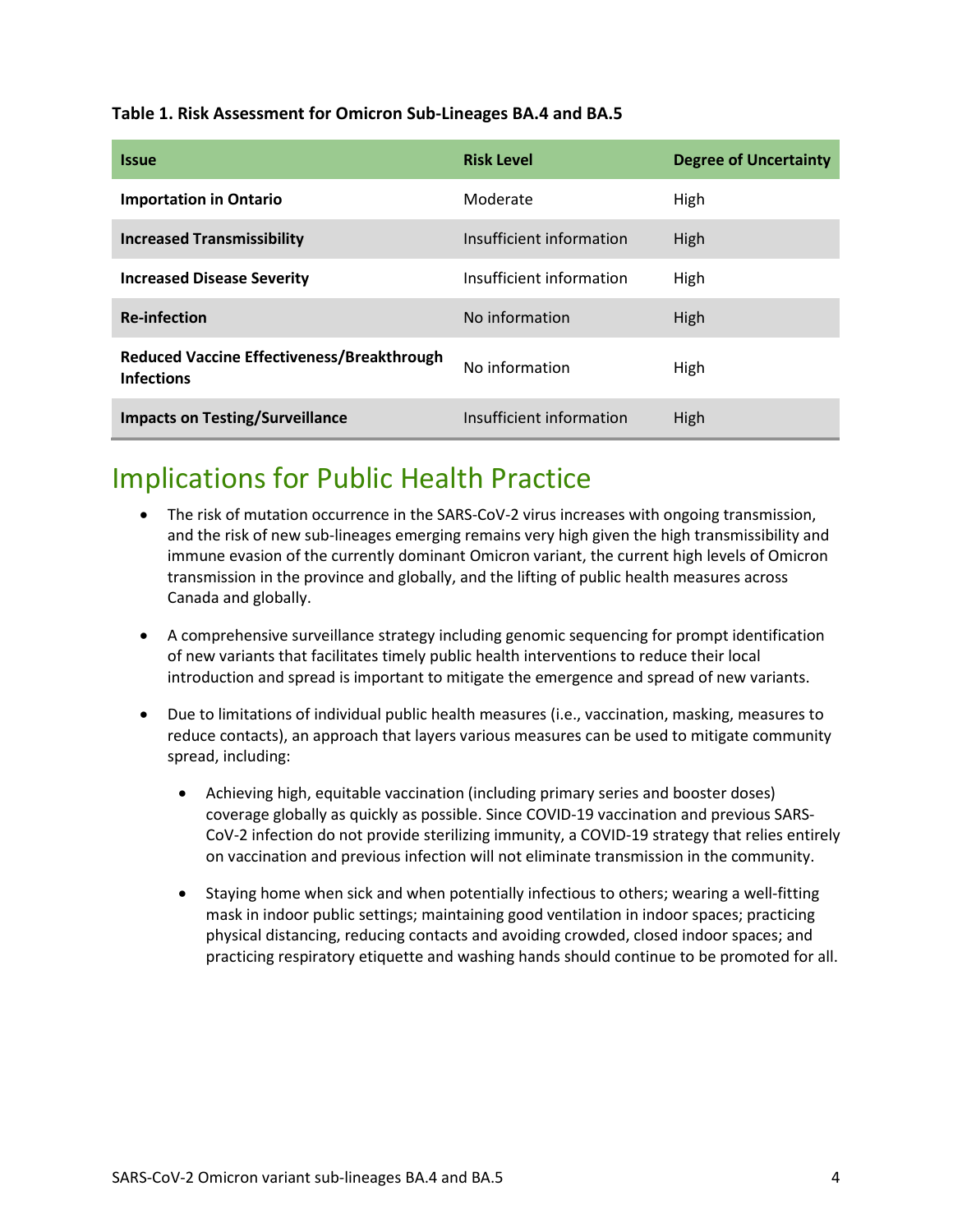## References

- 1. Latif AA, Mullen JL, Alkuzweny M, Tsueng G, Cano M, Haag E, et al. Outbreak.info: Omicron variant report [Internet]. Jupiter, FL: Scripps Research; 2022 [cited 2022 Apr 25]. Available from: [https://outbreak.info/situation-reports/omicron?selected=CAN&loc=USA&loc=USA\\_US-](https://outbreak.info/situation-reports/omicron?selected=CAN&loc=USA&loc=USA_US-CA&loc=CAN&overlay=false)[CA&loc=CAN&overlay=false](https://outbreak.info/situation-reports/omicron?selected=CAN&loc=USA&loc=USA_US-CA&loc=CAN&overlay=false)
- 2. Latif AA, Mullen JL, Alkuzweny M, Tsueng G, Cano M, Haag E, et al. Outbreak.info: BA.4 lineage report [Internet]. Jupiter, FL: Scripps Research; 2022 [cited 2022 Apr 27]. Available from: <https://outbreak.info/situation-reports?pango=BA.4>
- 3. Latif AA, Mullen JL, Alkuzweny M, Tsueng G, Cano M, Haag E, et al. Outbreak.info: BA.5 lineage report [Internet]. Jupiter, FL: Scripps Research; 2022 [cited 2022 Apr 27]. Available from: <https://outbreak.info/situation-reports?pango=BA.5>
- 4. Network for Genomic Surveillance in South Africa (NGS-SA). SARS-CoV-2 sequencing update: 22 April 2022 [Internet]. Johannesburg: National Institute for Communicable Diseases; 2022 [cited 2022 Apr 27]. Available from[: https://www.nicd.ac.za/wp-content/uploads/2022/04/Update-of-SA](http://www.nicd.ac.za/wp-content/uploads/2022/04/Update-of-SA-sequencing-data-from-GISAID-22-Apr-2022.pdf)[sequencing-data-from-GISAID-22-Apr-2022.pdf](http://www.nicd.ac.za/wp-content/uploads/2022/04/Update-of-SA-sequencing-data-from-GISAID-22-Apr-2022.pdf)
- 5. Ontario Agency for Health Protection and Promotion (Public Health Ontario). Epidemiologic summary: SARS-CoV-2 whole genome sequencing in Ontario, Apr 19, 2022 [Internet]. Toronto, ON: Queen's Printer for Ontario; 2022 [cited 2022 Apr 26]. Available from: [https://www.publichealthontario.ca/-/media/Documents/nCoV/epi/covid-19-sars-cov2-whole](http://www.publichealthontario.ca/-/media/Documents/nCoV/epi/covid-19-sars-cov2-whole-genome-sequencing-epi-summary.pdf?sc_lang=en)[genome-sequencing-epi-summary.pdf?sc\\_lang=en](http://www.publichealthontario.ca/-/media/Documents/nCoV/epi/covid-19-sars-cov2-whole-genome-sequencing-epi-summary.pdf?sc_lang=en)
- 6. Government of Canada. COVID-19 daily epidemiology update [Internet]. Ottawa, ON: Government of Canada; 2022 [modified 2022 Apr 26; cited 2022 Apr 26]. Available from: [https://health](https://health-infobase.canada.ca/covid-19/epidemiological-summary-covid-19-cases.html)[infobase.canada.ca/covid-19/epidemiological-summary-covid-19-cases.html](https://health-infobase.canada.ca/covid-19/epidemiological-summary-covid-19-cases.html)
- 7. Ontario Agency for Health Protection and Promotion (Public Health Ontario). Conditions for the emergence of new SARS-Cov-2 variants [Internet]. Toronto, ON: Queen's Printer for Ontario; 2022 [cited 2022 Apr 20]. Available from[: https://www.publichealthontario.ca/-](http://www.publichealthontario.ca/-/media/Documents/nCoV/voc/2022/03/covid-19-conditions-emergence-new-variants.pdf?sc_lang=en) [/media/Documents/nCoV/voc/2022/03/covid-19-conditions-emergence-new](http://www.publichealthontario.ca/-/media/Documents/nCoV/voc/2022/03/covid-19-conditions-emergence-new-variants.pdf?sc_lang=en)[variants.pdf?sc\\_lang=en](http://www.publichealthontario.ca/-/media/Documents/nCoV/voc/2022/03/covid-19-conditions-emergence-new-variants.pdf?sc_lang=en)
- 8. World Health Organization. COVID-19 weekly epidemiological update: edition 87, 12 April 2022 [Internet]. Geneva: World Health Organization; 2022 [cited 2022 Apr 20]. Available from: [https://www.who.int/docs/default-source/coronaviruse/situation](http://www.who.int/docs/default-source/coronaviruse/situation-reports/20220412_weekly_epi_update_87.pdf?sfvrsn=3411e8bb_4&download=true)[reports/20220412\\_weekly\\_epi\\_update\\_87.pdf?sfvrsn=3411e8bb\\_4&download=true](http://www.who.int/docs/default-source/coronaviruse/situation-reports/20220412_weekly_epi_update_87.pdf?sfvrsn=3411e8bb_4&download=true)
- 9. UK Health Security Agency. SARS-CoV-2 variants of concern and variants under investigation in England: technical briefing 40 [Internet]. London: Crown Copyright; 2022 [cited 2022 Apr 27]. Available from: [https://assets.publishing.service.gov.uk/government/uploads/system/uploads/attachment\\_data/fil](https://assets.publishing.service.gov.uk/government/uploads/system/uploads/attachment_data/file/1067672/Technical-Briefing-40-8April2022.pdf) [e/1067672/Technical-Briefing-40-8April2022.pdf](https://assets.publishing.service.gov.uk/government/uploads/system/uploads/attachment_data/file/1067672/Technical-Briefing-40-8April2022.pdf)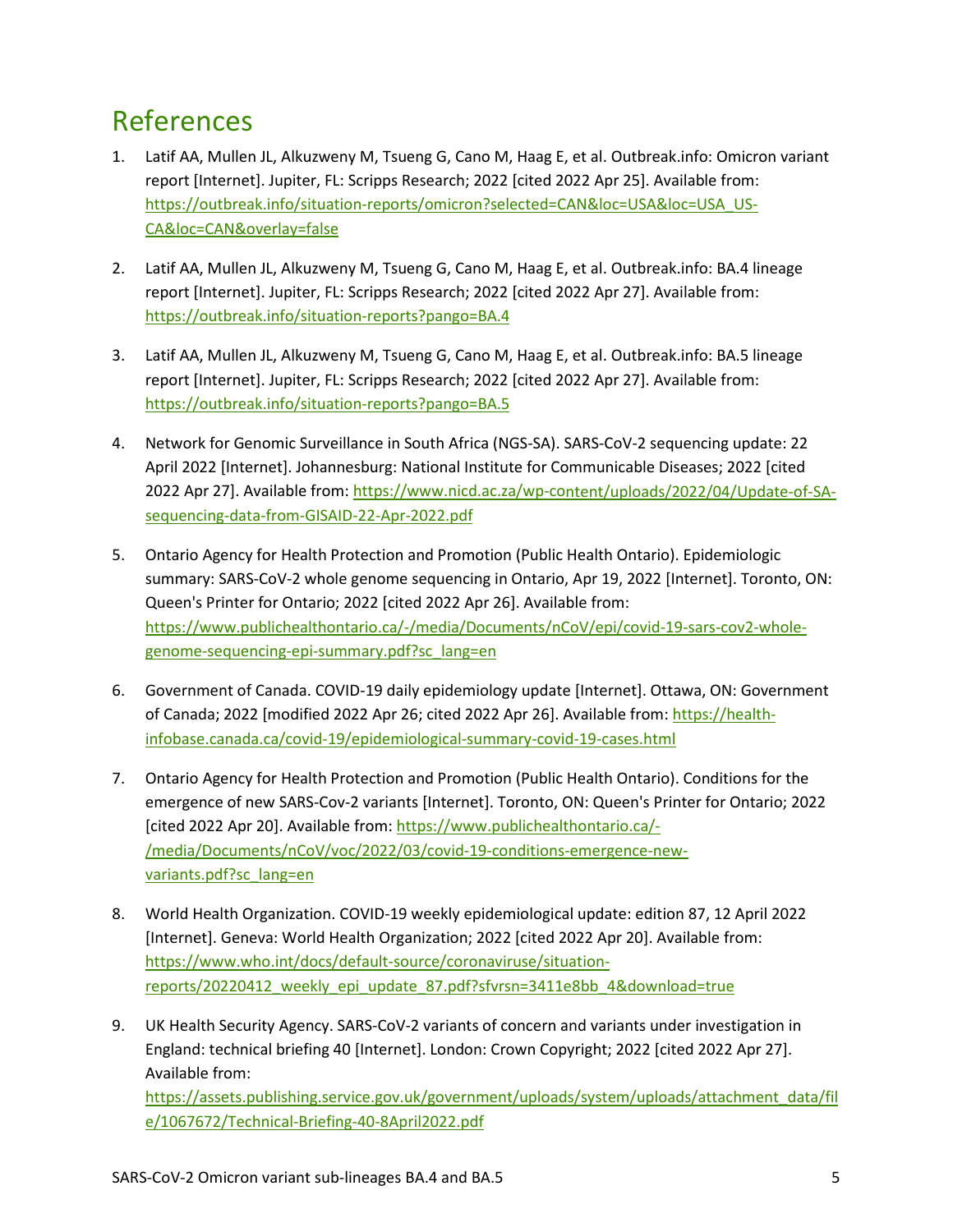- 10. Efrati I. New COVID sub-variant detected in three passengers returning to Israel. Haaretz [Internet], 2022 Apr 25 [cited 2022 Apr 25]; Israel News. Available from[: https://www.haaretz.com/israel](http://www.haaretz.com/israel-news/new-covid-sub-variant-detected-in-three-passengers-returning-to-israel-1.10761821)[news/new-covid-sub-variant-detected-in-three-passengers-returning-to-israel-1.10761821](http://www.haaretz.com/israel-news/new-covid-sub-variant-detected-in-three-passengers-returning-to-israel-1.10761821)
- 11. Efrati I. Israel detects first cases of new COVID variant BA.5 in incoming passengers. Haaretz [Internet], 2022 Apr 26 [cited 2022 Apr 27]; Israel News. Available from: [https://www.haaretz.com/israel-news/israel-detects-first-cases-of-new-covid-variant-ba-5-in](http://www.haaretz.com/israel-news/israel-detects-first-cases-of-new-covid-variant-ba-5-in-incoming-passengers-1.10764471)[incoming-passengers-1.10764471](http://www.haaretz.com/israel-news/israel-detects-first-cases-of-new-covid-variant-ba-5-in-incoming-passengers-1.10764471)
- 12. Ellis E. Race on to study new mutations as Omicron BA.4 and BA.5 likely cause of 5,000 new SA Covid cases overnight. Daily Maverick [Internet], 2022 Apr 26 [cited 2022 Apr 27]; Fifth Wave. Available from[: https://www.dailymaverick.co.za/article/2022-04-26-race-on-to-study-new](http://www.dailymaverick.co.za/article/2022-04-26-race-on-to-study-new-mutations-as-omicron-ba-4-and-ba-5-likely-cause-of-5000-new-sa-covid-cases-overnight/)[mutations-as-omicron-ba-4-and-ba-5-likely-cause-of-5000-new-sa-covid-cases-overnight/](http://www.dailymaverick.co.za/article/2022-04-26-race-on-to-study-new-mutations-as-omicron-ba-4-and-ba-5-likely-cause-of-5000-new-sa-covid-cases-overnight/)
- 13. South Africa. National Institute for Communicable Diseases. COVID-19 hospital surveillance update: week 14, 2022 [Internet]. Johannesburg: National Institute for Communicable Diseases; 2022 [cited 2022 Apr 27]. Available from[: https://www.nicd.ac.za/wp-content/uploads/2022/04/NICD-COVID-](http://www.nicd.ac.za/wp-content/uploads/2022/04/NICD-COVID-19-Weekly-Sentinel-Hospital-Surveillnace-update-Week-14-2022.pdf)[19-Weekly-Sentinel-Hospital-Surveillnace-update-Week-14-2022.pdf](http://www.nicd.ac.za/wp-content/uploads/2022/04/NICD-COVID-19-Weekly-Sentinel-Hospital-Surveillnace-update-Week-14-2022.pdf)